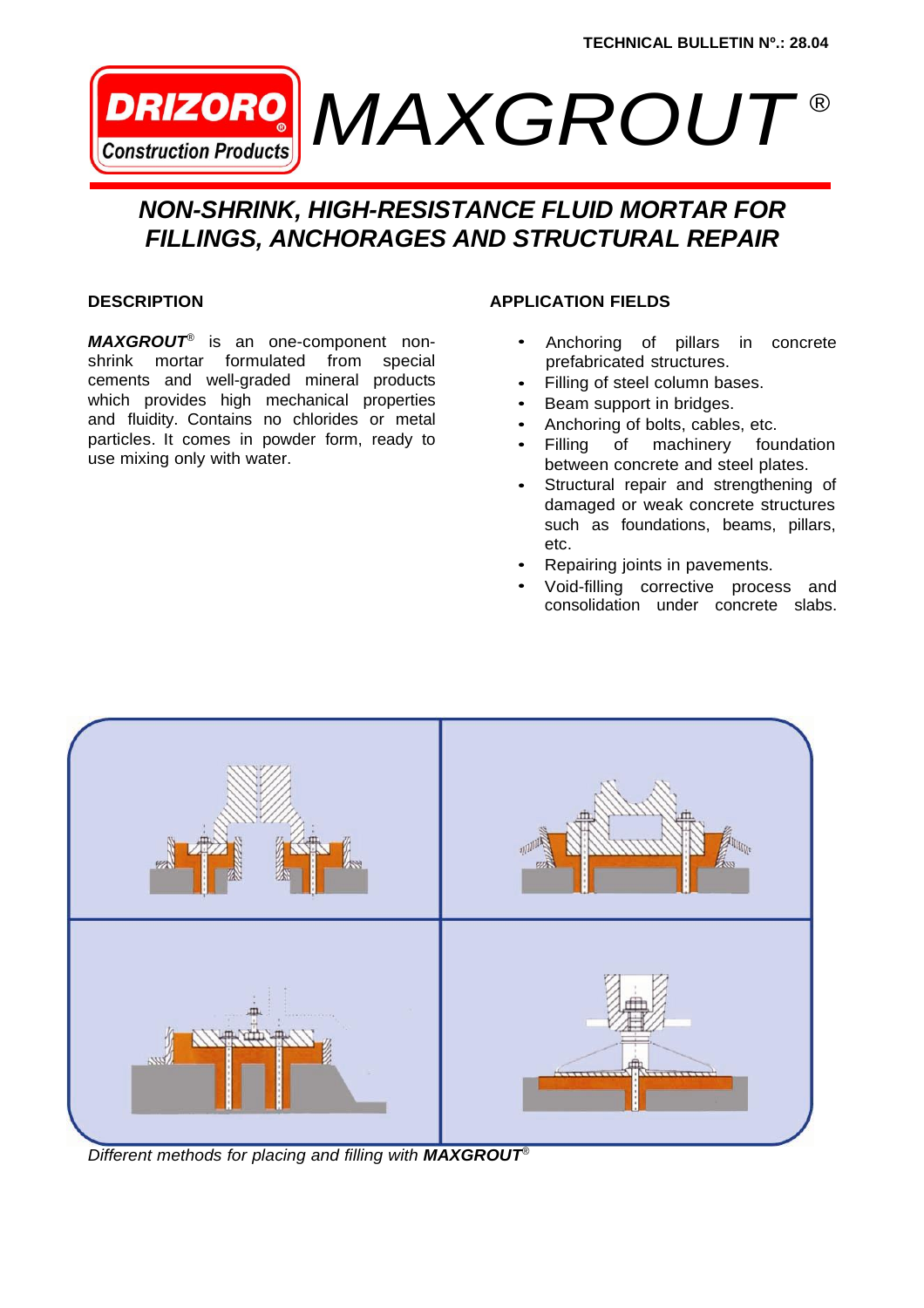### **ADVANTAGES**

- High early and ultimate strength.
- Very good adhesion on surfaces, it becomes structural part of the substrate and it withstands to repeated loads.
- Non-shrink and slightly expansive, thus it does not lose contact with the substrate where is placed.
- High cohesion of the fresh mortar without segregation or bleeding.
- Waterproof, fireproof and non-toxic.
- Unaffected by extreme temperatures once set.
- Contains no chlorides or metal particles, it is non-corrosive for steel surfaces.
- Resistant to water, oil and grease.

## **APPLICATION INSTRUCTIONS**

#### **Surface preparation**

The surface must be structurally resistant and clean, free of dust, coatings, efflorescences, oil, demoulding agents, gypsum or any other foreign material. In order to clean the surface high water pressure cleaning or sand-blasting is recommended. All steel and reinforcements must be thoroughly cleaned.

Before the application of *MAXGROUT ®* , the surface must be saturated with clean water, but do not leave free-standing water.

On porous substrates, or on the contrary for very smooth surfaces, a bonding agent such as *MAXBOND ®* (Technical Bulletin nº: 10) should be applied.

#### **Mixing**

Pour *MAXGROUT ®* into a clean drum containing part of the water and then start the mixing in order to break up any lumps. Use 3 to 3,5 litres of water per 25 kg bag depending on the required consistency (12% and 14% by weight). Mixing is best done by mechanical means such a slow speed mixing drill (400 – 600 rpm). The mixture should be mixed for 3 to 4 minutes, avoiding to introduce air bubbles into the mix. A concrete mixer can be also used. If product is mixed by hand, increase the mixing time until all lumps disappear. Do not use more water than the recommended ratio.

Allow to rest for 2 to 3 minutes so any introduced air bubbles during mixing can disappear. Place *MAXGROUT ®* within the following 15 – 20 minutes.

For volumes greater than about  $0.1 \text{ m}^3$  or thickness greater than 4 cm, a mixture adding 8 kg of dry and clean sand with size from 3 to 5 mm per each 25 kg bag of *MAXGROUT ®* should be done. Mix all together with 2,75 to 3 l of water per bag, depending on the required consistency, but avoid any bleeding or segregation by an excess of water.

## **Placing**

*MAXGROUT ®* is placed simply pouring by gravity directly from the mixing container. In order to avoid cold joints and minimize the chance of air entrapment, *MAXGROUT ®* should be placed in a continuously way and also in one direction from one side to the other. If it is necessary, a manual vibration element can be used in order to help to fill the volume but an excessive vibration must be avoided as possible because it may cause bleeding and air entrapment. If it is necessary, machine pumping applications are also possible. Air vents should be provided to facilitate the exit of air from the space to be filled.

Use small mould supplements around placing area in order to help to pouring procedure if they are required.

## **Application conditions**

The optimum application temperature range is from 10 to 25 °C.

In winter, do not apply *MAXGROUT ®* when ambient or application surface temperature is below 5 °C or if such temperatures are expected within the 24 hours after placing. Do not apply the grout on frozen or frosted surfaces.

For applications during hot temperatures and windy conditions, i.e. summer time, it is recommended to use iced or cold water and store *MAXGROUT ®* in a cool place. Cooling the base plate with cold water is also advisable with such conditions.

#### **Curing**

Curing procedures should begin inmediately after placement. Provide a moist curing by fogging or protecting the area with wet burlap or rags covered with plastic sheeting. A quality curing compound such as *MAXCURE ®* (Technical Bulletin nº: 49) can also be used. These curing procedures should be observed mainly with high temperature and wind or low humidity conditions.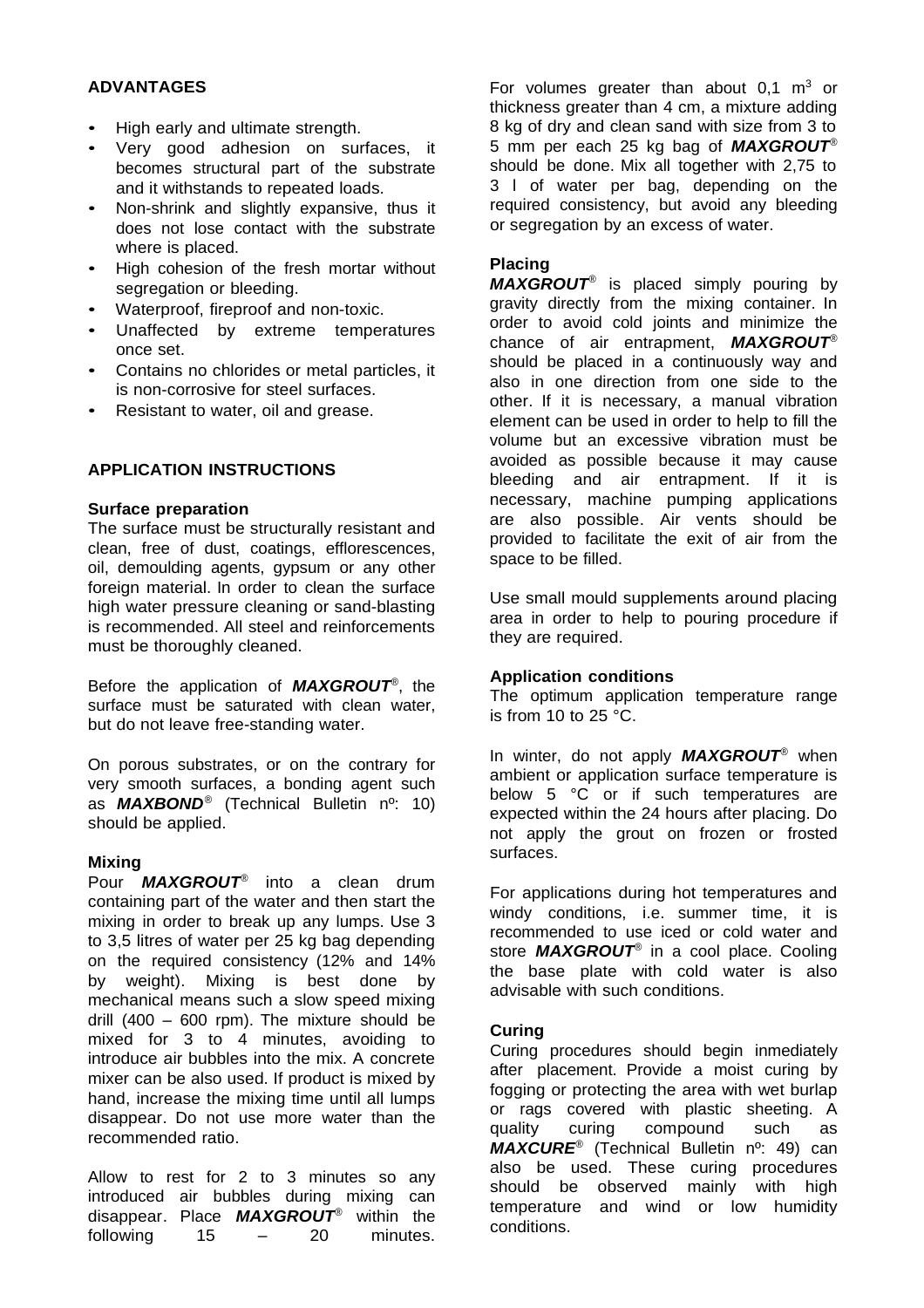### **Cleaning**

All tools and equipments must be cleaned inmediately with water after use. Once the grout sets can only be removed by mechanical methods.

### **CONSUMPTION**

Pure product application: A 25 kg bag of *MAXGROUT ®* fills a volume from about 12,5 to 13,5 litres, depending on the mixing water (0.5 – 0.54 l/kg). Approximately 2 kg of *MAXGROUT ®* per square meter and mm of thickness.

Mixture application: A mixture consisting of 8 kg of sand per 25 kg bag of *MAXGROUT ®* fills a volume from about 16,25 to 17 litres, depending on the mixing water  $(0,65 - 0,68)$ l/kg). Approximately 1,4 kg of *MAXGROUT ®* per square meter and mm of thickness.

### **IMPORTANT INDICATIONS**

- Do not use more water for mixing than the ratio recommended.
- Do not add cement or other not specified compound to *MAXGROUT ®* .
- Do not use *MAXGROUT ®* for levelling and finishing of pavements.
- For further information, consult our Technical Department.

#### **PACKAGING**

*MAXGROUT ®* is supplied in 25 kg bags.

#### **STORAGE**

24 months in its original unopened containers. It must be stored in a dry and covered place at temperatures above 5ºC, protected from frost.

### **SAFETY AND HEALTH**

As all cementitious products, *MAXGROUT ®* is non-toxic but it is an abrasive compound. Both protective rubber gloves and safety goggles must be used to prepare and apply the mixture. In case of skin contact, wash the affected areas with soap and water. In case of eye contact, rinse thoroughly with clean water but do not rub. If iriitation continues, seek medical attention.

For further information, Safety Data Sheet for *MAXGROUT ®* is available by request.

Disposal of the product and its empty packaging must be made according to official regulations. This disposal must be made by the final user.